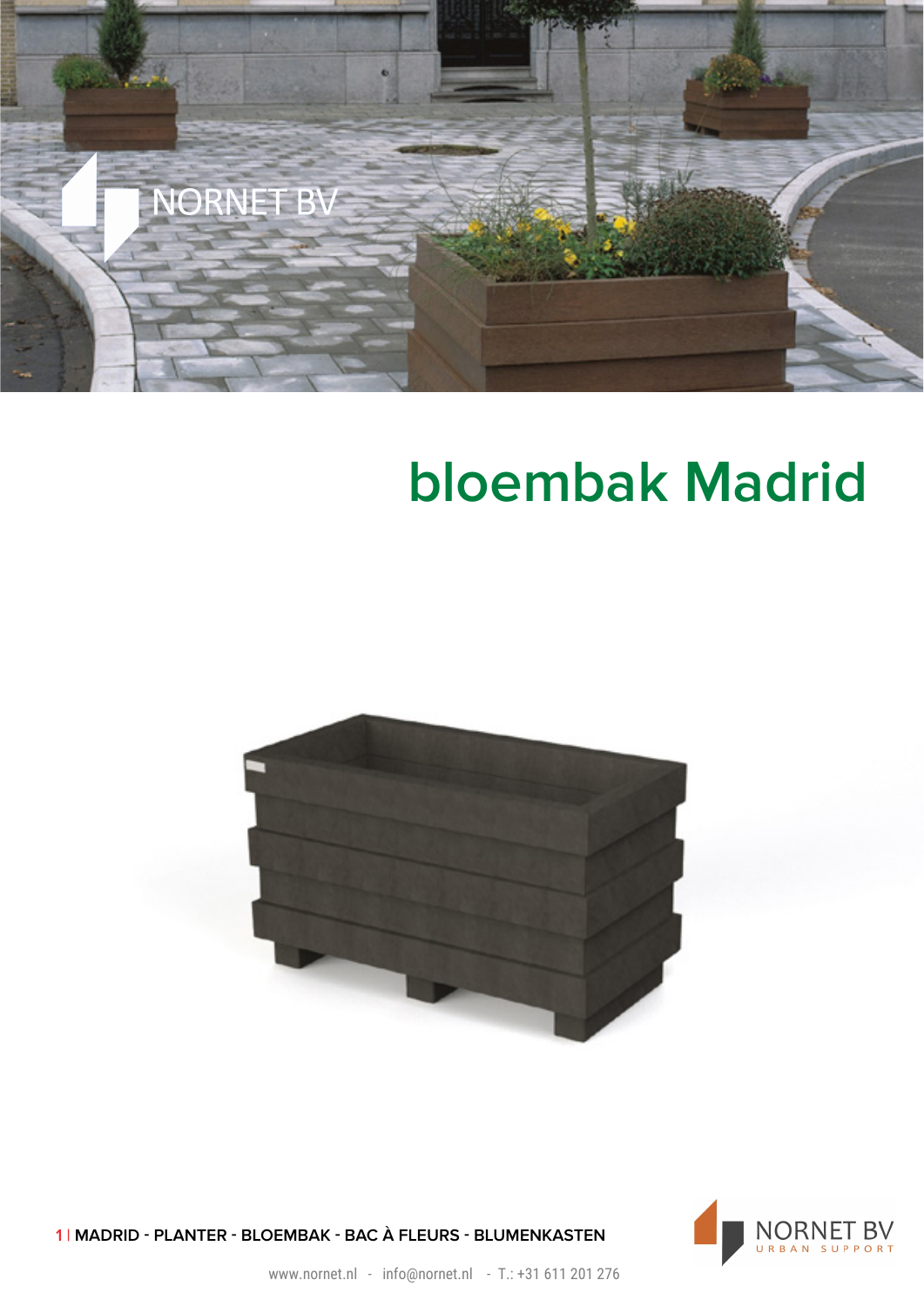

**modellen**

| <b>ZONDER</b><br><b>VOETEN</b> | <b>MET VOETEN</b>         | <b>PLANT-</b><br><b>VOLUME (L)</b> | <b>GEWICHT LEEG (kg)</b><br>met voeten: +10 kg |
|--------------------------------|---------------------------|------------------------------------|------------------------------------------------|
| $l \times b \times h$          | $l \times b \times h$     |                                    |                                                |
| $60 \times 60 \times 36$       | $60 \times 60 \times 46$  | 38                                 | 47                                             |
| $60 \times 60 \times 60$       | $60 \times 60 \times 70$  | 108                                | 72                                             |
| $120 \times 60 \times 39$      | $120 \times 60 \times 46$ | 80                                 | 70                                             |
| $120 \times 60 \times 60$      | $120 \times 60 \times 70$ | 228                                | 108                                            |
| $120 \times 60 \times 84$      | $120 \times 60 \times 94$ | 376                                | 146                                            |
| $90 \times 90 \times 36$       | $90 \times 90 \times 46$  | 92                                 | 70                                             |
| $90 \times 90 \times 60$       | $90 \times 90 \times 70$  | 261                                | 108                                            |
| $90 \times 90 \times 84$       | $90 \times 90 \times 94$  | 430                                | 146                                            |
|                                |                           |                                    |                                                |



URBAN SUPPORT

**beschikbare kleuren**



## **2 | MADRID - PLANTER - BLOEMBAK - BAC À FLEURS - BLUMENKASTEN**